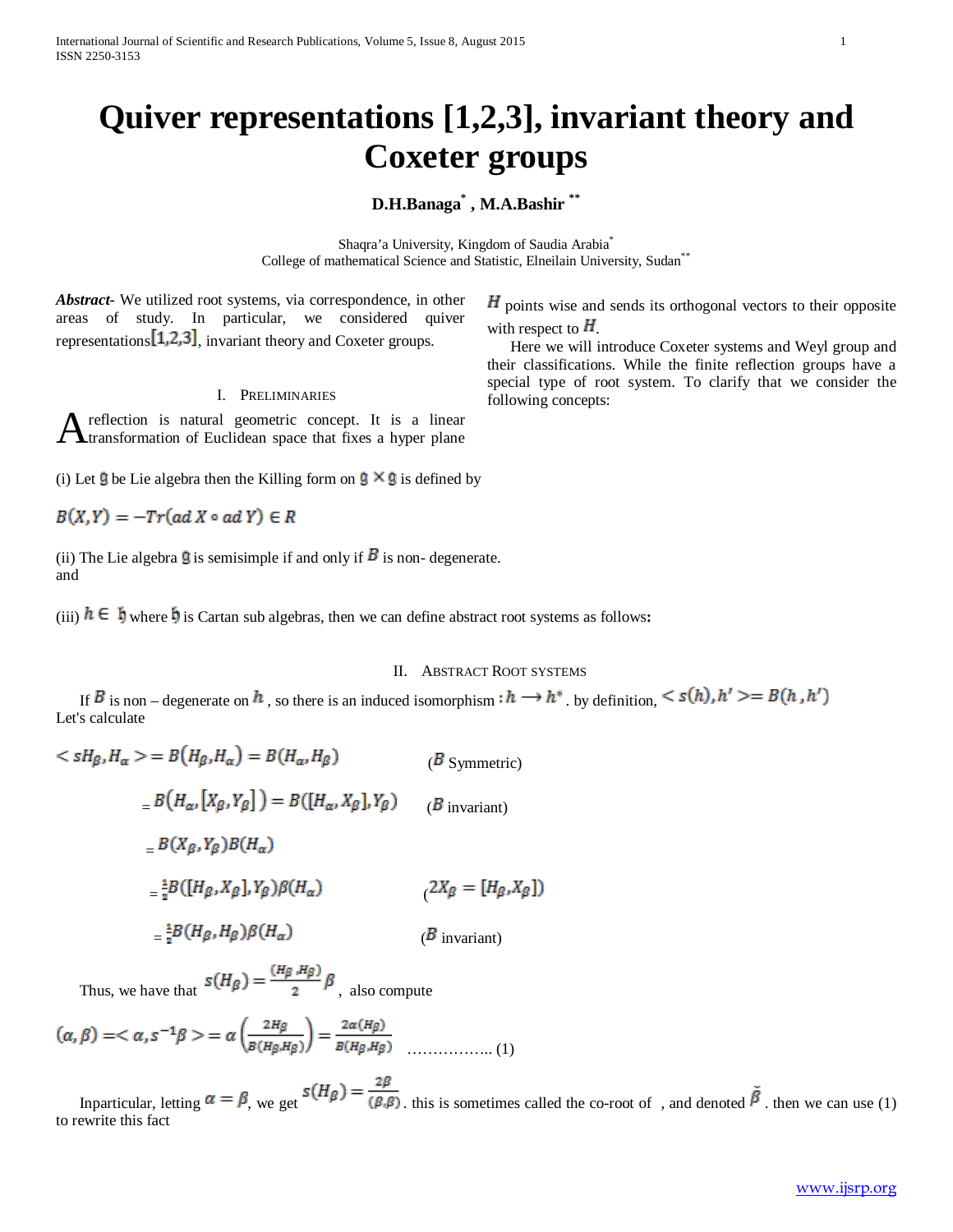International Journal of Scientific and Research Publications, Volume 5, Issue 8, August 2015 2 ISSN 2250-3153

$$
\operatorname{For} \alpha, \beta \in \Delta, \ \frac{2(\alpha, \beta)}{(\beta, \beta)} \in Z_{\text{and}} \alpha - \frac{2(\alpha, \beta)}{(\beta, \beta)} \beta \in \Delta \implies \Delta \subseteq h^* \tag{set of roots}
$$

Now we can define  $r_B: h^* \to h^*$  by  $r_B(r) = x - \frac{2(\alpha, \beta)}{(\beta, \beta)} \beta$ . this is the reflection through the plane orthogonal to  $\beta$  in  $h^*$ . The group generated by the  $\mathbb{F}_{\beta}$  for  $\beta \in \Delta$  is a Coxeter group.

# **Properties of root system :**

Basic properties of the root decomposition are :

**1.**  $[g_{\alpha}, g_{\beta}] \subseteq g_{\alpha+\beta}$ 2.  $B(g_{\alpha}, g_{\beta}) = 0$  if  $\alpha + \beta \neq 0$ **3.**  $B\|_{\mathbf{g}_{\alpha} \oplus \mathbf{g}_{-\alpha}}$  is non – degenerate **4.**  $\mathbf{B}$   $\parallel$ **h** is non – degenerate

# **Definition (2.1) :**

An abstract reduced root system is a finite set  $\Delta \subseteq R^n \setminus [0]$  which satisfies : 1.  $\Delta$  spans  $\mathbb{R}^n$ 

2. If  $\alpha, \beta \in \Delta$  then  $\frac{2(\alpha, \beta)}{(\beta, \beta)} \in \mathbb{Z}$  and  $r_{\beta}(\Delta) = \Delta$  $\tau_{\beta}$  a<sub>n</sub> $\beta \in \Delta \implies \tau_{\beta}(\alpha) \in \Delta$ ,  $\tau_{\beta}(\alpha) \in \mathbb{Z}_{\beta}$  and

**3.** If  $\alpha, k\alpha \in \Delta$  then  $k = \pm 1$  (this is the reduced part), the number  $\alpha$  is called the rank of  $\Delta$ . **Notice:** 

That given root system is  $\Delta_1 \subset \mathbb{R}^n$ , and  $\Delta_2 \subset \mathbb{R}^m$ , we get that  $\Delta_1 \coprod \Delta_2 \subset \mathbb{R}^n \oplus \mathbb{R}^m$  is root system.

# III. REFLECTION GROUPS

Suppose  $H_1$  and  $H_2$  are two mirror,  $H_1 H_2$  is two half planes where  $H_i$  is disjoint union of two half planes ,define the angle with measure  $\varphi = \angle (H_1 \cap H_2)$ , Here  $\varphi = 0 \Leftrightarrow H_1 \cap H_2 = \varphi$ .



Let  $s_1 = r_{H_1}$ ,  $s_2 = r_{H_2}$ . The composition  $s_1 s_2$  is the counterclockwise rotations about the angle  $2\phi$  if  $\phi \neq 0$  and a translation if  $\phi = 0$ 



 $\mathbf{G}$  is group generated by the two reflections  $\mathbf{S}_1$ ,  $\mathbf{S}_2$ .

# **Definition (3.1):**

A reflection group in a space of constant curvature is a discrete group of motions of  $\mathbf{X}^n$  generated by reflection.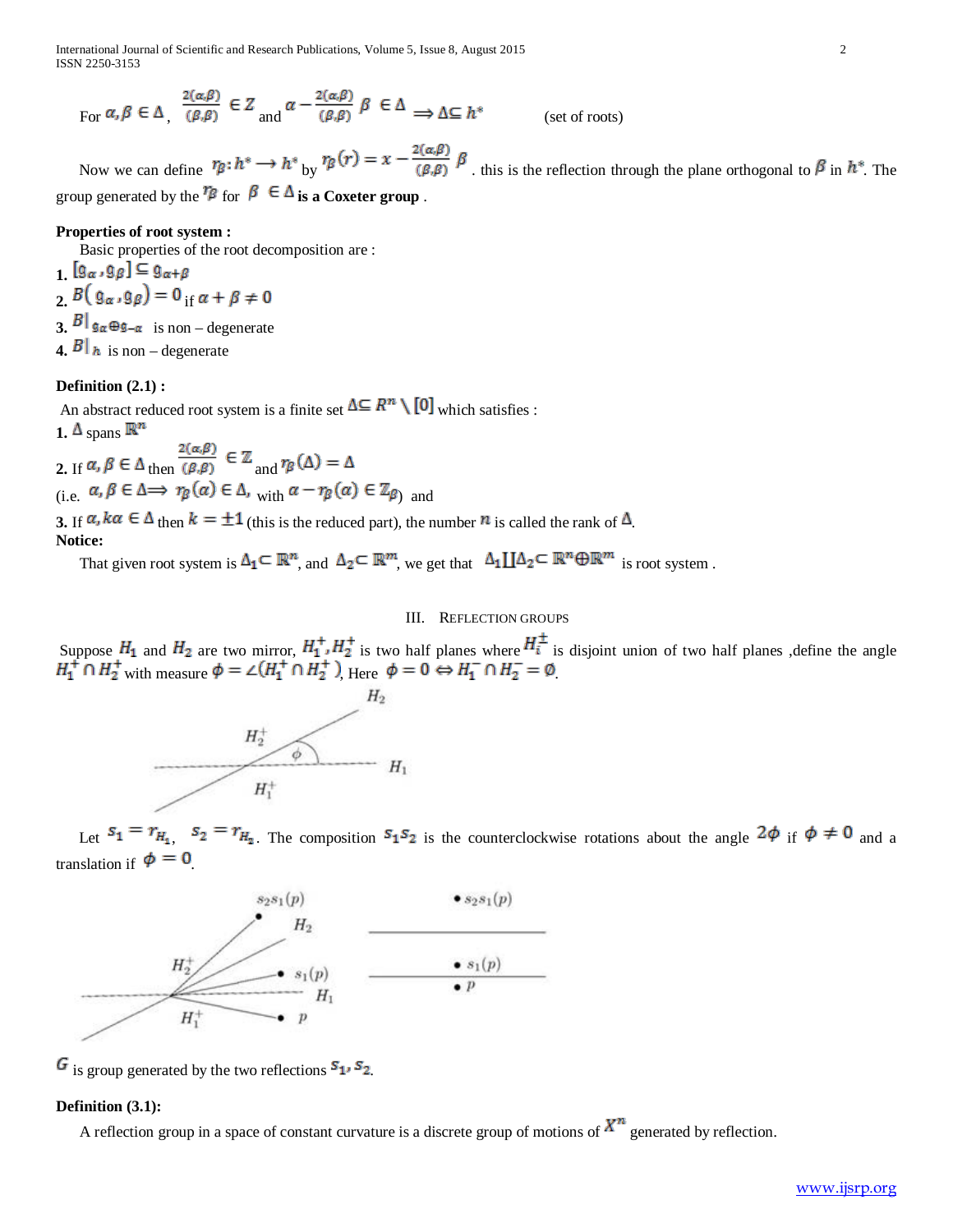International Journal of Scientific and Research Publications, Volume 5, Issue 8, August 2015 3 ISSN 2250-3153

# **Theorem (3.2):**

Let  $\Gamma$  be a reflection group in  $\mathbb{X}^n$ . There exists a convex polytope  $P(\Gamma) = \cap_{i \in I} H_i^-$  such that :

**i.**  $\mathbf{P}$  is a fundamental domain for the action of  $\mathbf{\Gamma}$  in  $\mathbf{X}^n$ .

**ii.** The angle between any two half spaces  $H_{i}$ ,  $H_{j}$  is equal to zero or  $\pi/m_{ij}$  for some positive integer  $m_{ij}$  unless the angle is divergent.

**iii.**  $\Gamma$  is generated by reflections  $r_{H_1}$ ,  $i \in I$ 

# **Definition (3.3):**

A finite reflection group is a pair  $(G, V)$  where V is Euclidean space, G is a finite subgroup of  $O(V)$  and  $G = \{\{S_x : S_x \in G\}\}\$ generated by all reflections in  $\mathbf{G}$ .

Generation means :  $G \supseteq X$ , then X genertaes  $G$  if  $G = \langle X \rangle$  where X is defined as one of the following equivalents definitions: **i.**  $\{M\} = \prod_{\mathbf{G} \geq \mathbf{H} \supseteq \mathbf{X}} \mathbf{n}$  (semantic) ii.  $\mathbf{u}_1 = \mathbf{u}_1 \cup \mathbf{u}_2 \cup \mathbf{u}_3 \cup \mathbf{u}_n \cup \mathbf{u}_i \cup \mathbf{u}_j$  (syntactic)

Equivalence **:**

$$
(G_1, V_1) \sim (G_2, V_2) \text{ if there is an isometry } \varphi: V_1 \to V_2 \text{ s.t. } \{\varphi T \varphi^{-1} \colon T \in \mathcal{C}_1\}
$$

**Example (3.4):**   $\mathbb{F} = \mathbb{Z}/2\mathbb{Z} = \{0,1\}$  is field of two elements. Consider action of  $S_n$  on  $\mathbb{F}^n$ ,  $\varepsilon_1$ , ...,  $\varepsilon_n$  basis of  $\mathbb{F}^n$ .<br>  $\forall \sigma \in S_n$ :  $t_\sigma(\varepsilon_i) = \varepsilon_{\sigma(i)}$ 

Consider semi direct product  $S_n \ltimes \mathbb{F}^n = S_n \times \mathbb{F}^n$ , the product is  $(\sigma, a)$ .  $(\tau, b) = (\sigma \tau, t_{n-1}(a) + b)$ 

 $S_n \ltimes \mathbb{F}^n$  acts on  $\mathbb{R}^n$ .  $T_{(\sigma,\alpha)}:e_i\mapsto (-1)^{\alpha_i}.e_{\sigma_i}$ 

Let us check that this is the action of  $S_n \ltimes \mathbb{F}^n$ .

$$
T_{(1,\alpha)} (T_{(\tau,0)}(e_i)) = T_{(1,\alpha)}(e_{\tau(i)})
$$
  
\n
$$
= (-1)^{a_{\tau(i)}} e_{\tau(i)}
$$
  
\n
$$
= (-1)^{[t_{\tau}-1(\alpha)]i} e_{\tau(i)}
$$
  
\n
$$
= T_{(\tau,t_{\tau}-1(\alpha))}(e_i)
$$
  
\n
$$
B_n = (S_n \ltimes \mathbb{F}^n, \mathbb{R}^n)
$$
  
\nIt is reflection since  $S_n \ltimes \mathbb{F}^n = \langle ((i,j),0), (1,\varepsilon_i) \rangle$  and  $T_{((i,j),0)} = S_{e_i-e_j}, T_{(1,\varepsilon_i)} = S_{e_i} | B_n | = n! 2^n B_2 \sim I_2(4)$ 

## IV. COXETER SYSTEMS

# **Definition (4.1):**

J.

A group W is a Coxeter group if there exists a subset  $S \subseteq W$  such that

$$
W = \langle s \in S | (ss')^{m_{\text{SS'}}} = 1 \rangle
$$

where  $m_{\text{ggf}} = 1$  and  $m_{\text{ggf}} \in \{2.3, ...\}$  U  $\{\infty\}$  for all  $s \neq s'$ . The pair (*W, S*) is then called a **Coxeter system**.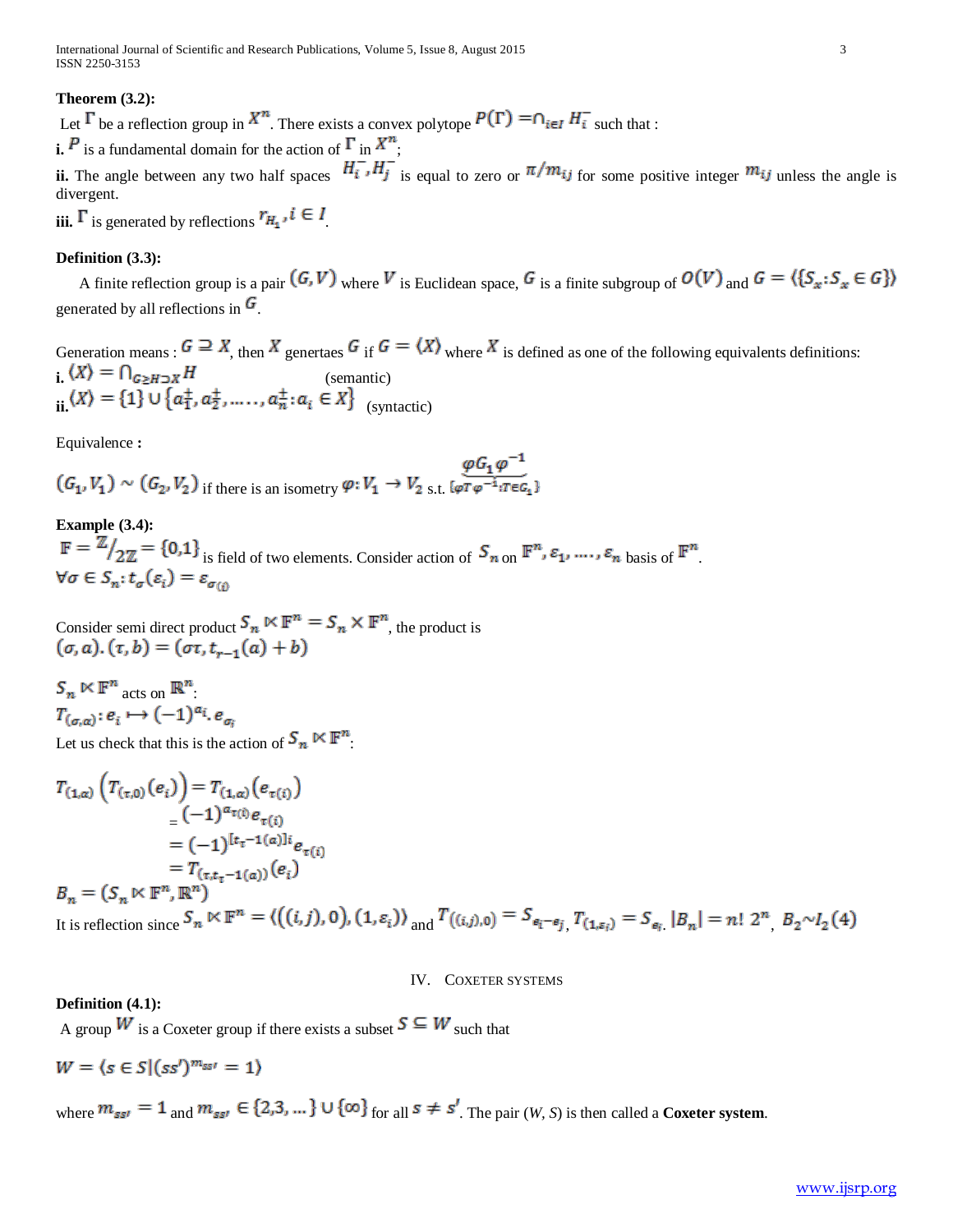**1.** Let  $(W, S)$  be a Coxeter system. If W is finite then we say that  $(W, S)$  is finite. If  $W = W_1 \times W_2$  and  $S = S_1 \sqcup S_2$ . Where  $\emptyset \neq S_i \subseteq W_{i}$  and  $(W_i, S_i)$  is Coxeter system for  $= 1, 2$ , one say that  $(W, S)$  is reducible. Other wise  $(W, S)$  is irreducible. **2.** Let  $(W, S)$  be a Coxeter system. The Coxeter graph  $X$  assigned to  $(W, S)$  is constructed as follow: (i) The elements of  $\mathcal{S}$  form the vertices of  $\mathcal{X}$ ; (ii) given  $s_s s' \in S$ , there is no edge between  $s$  and  $s'$  if  $m_{ss'} = 2$ . (iii) given  $s_s s' \in S$ , there is an edge labelled by  $m_{ss'}$  between  $s$  and  $s'$  if  $m_{ss'} \geq 3$ 

# **Example (4.3):**

Use the definition(4.1) to find the Coxeter system for  $\mathbb{F} = \mathbb{Z}/2\mathbb{Z}$  $\mathbb{Z}_{7\sqrt{2}} = \langle s_3 | s_3^2 = 1 \rangle$ 

# **Example (4.4):**

The Coxeter graph of  $\mathbf{B}_2$  following :

$$
\circ \hspace{-5pt} \dashrightarrow^{\hspace{-5pt} \text{\tiny 4}}
$$

# **Theorem (4.5):**

If  $(W, S)$  is a finite irreducible Coxeter system, then its Coxeter graph is one of the following :



# **Theorem (4.6):**

Each of the Coxeter systems represented by the Coxeter graphs  $A_1, B_1, \ldots, G_1(m)$  arises from a finite reflection group. Hence the map is surjective and we get a bijection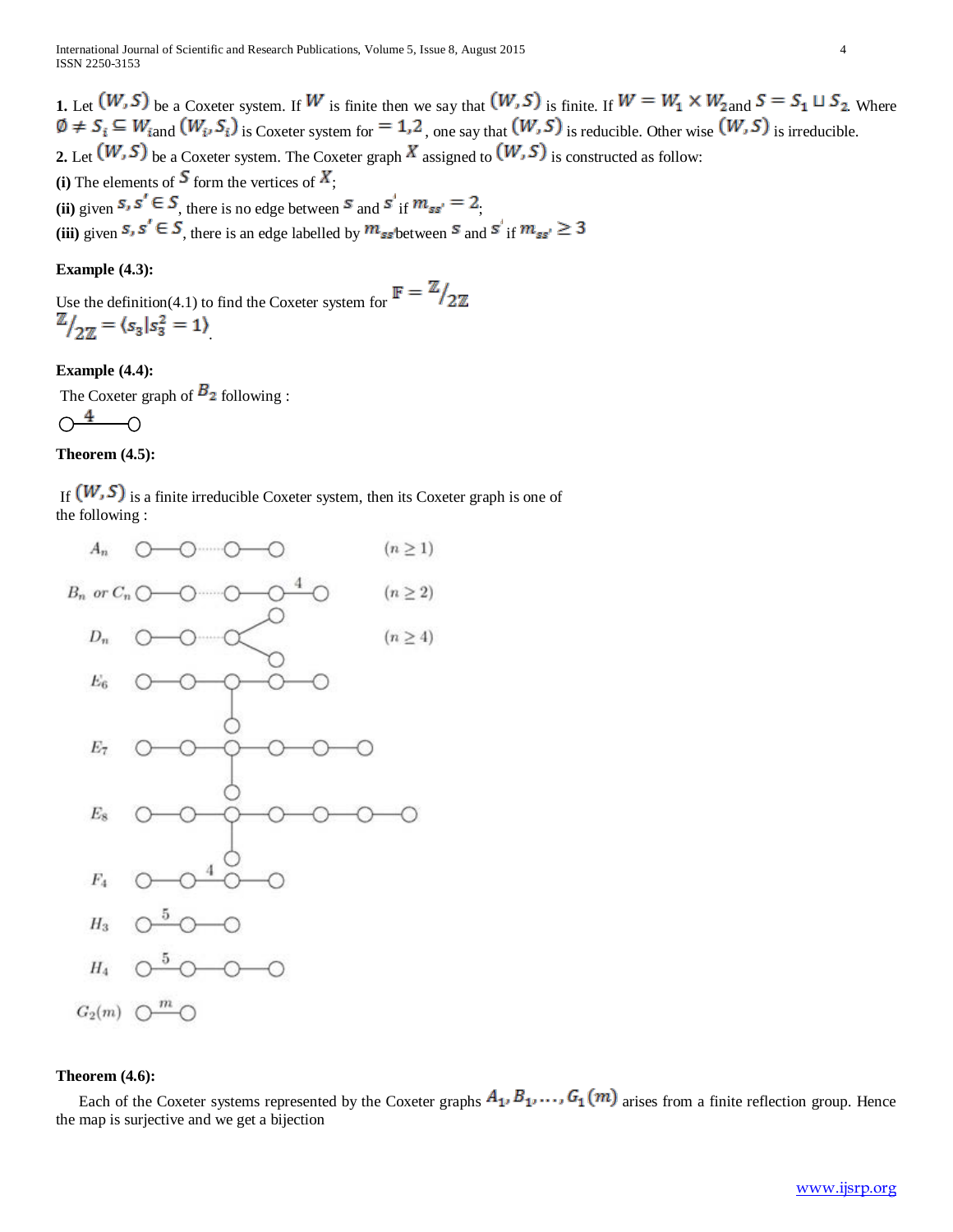# (stable isomorphic classes) { of finite reflection group }<br>1:1 { isomorphic classes  $\overset{\text{1:1}}{\longleftrightarrow} \left\{$ (of finite Coxeter systems)

### V. WEYL GROUPS

 Here we will study Weyl groups as special case of finite reflection groups. Indeed they are finite Euclidean reflection groups defined over  $\mathbb Z$  instead of  $\mathbb R$ .

# **Definition (5.1):**

A lattice of rank  $l$  is a free  $\mathbb{Z}_-$  module  $\mathcal{L} = \mathbb{Z}^l$ . A weyl group is a finite Euclidean reflection group  $W \subseteq O(\mathbb{E})$  admitting a  $W$ . invariant lattice  $\mathcal{L} \subseteq \mathbb{E}_{\text{where}}$ 

$$
\mathbb{E} = \mathcal{L} \otimes_{\mathbb{Z}} \mathbb{R}
$$

Note that for all  $\alpha, \beta \in \Delta$  we have the following identity

$$
\langle \alpha, \beta \rangle = 2 \frac{\|\beta\|}{\|\alpha\|} \cos \theta
$$

Where  $\theta = \theta_{\alpha,\beta}$  is the angle between these vectors. Thus we have

 $\langle \alpha, \beta \rangle$  $\langle \beta, \alpha \rangle = 4 \cos^2 \theta$ 

Since the only root system  $\Delta$  is crystallographic, we must have  $\langle \alpha, \beta \rangle$   $\langle \beta, \alpha \rangle = 0, 1, 2, 3$  or 4.

Hence the only possibilities for  $\theta$  are  $\frac{\pi}{2}, \frac{2\pi}{3}, \frac{3\pi}{4}$  and  $\frac{5\pi}{6}$ .

# VI. DYNKIN DIAGRAMS

## **Definition (6.1):**

Now if we change the notaion for Coxeter graphs, we get a Dynkin diagrams. Namely, for  $\Delta$  an essential crystallographic root system and  $\Sigma$  a fundamental system of  $\Delta$ , we assign a graph  $X$  to  $\Delta$  as follows :

The elements of  $\Sigma$  from the vertices of  $\overline{X}$ .

Given  $\alpha \neq \beta \in \sum$  and  $\theta$  the angle between them, we assign  $0.1.2$  or  $3$  edge(s) between  $\alpha$  and  $\beta$  by the following rule

|       | No edge |
|-------|---------|
| 2. TE | 1 edge  |
|       | 2 edges |
|       | 3 edges |

**Lemma (6.2):**